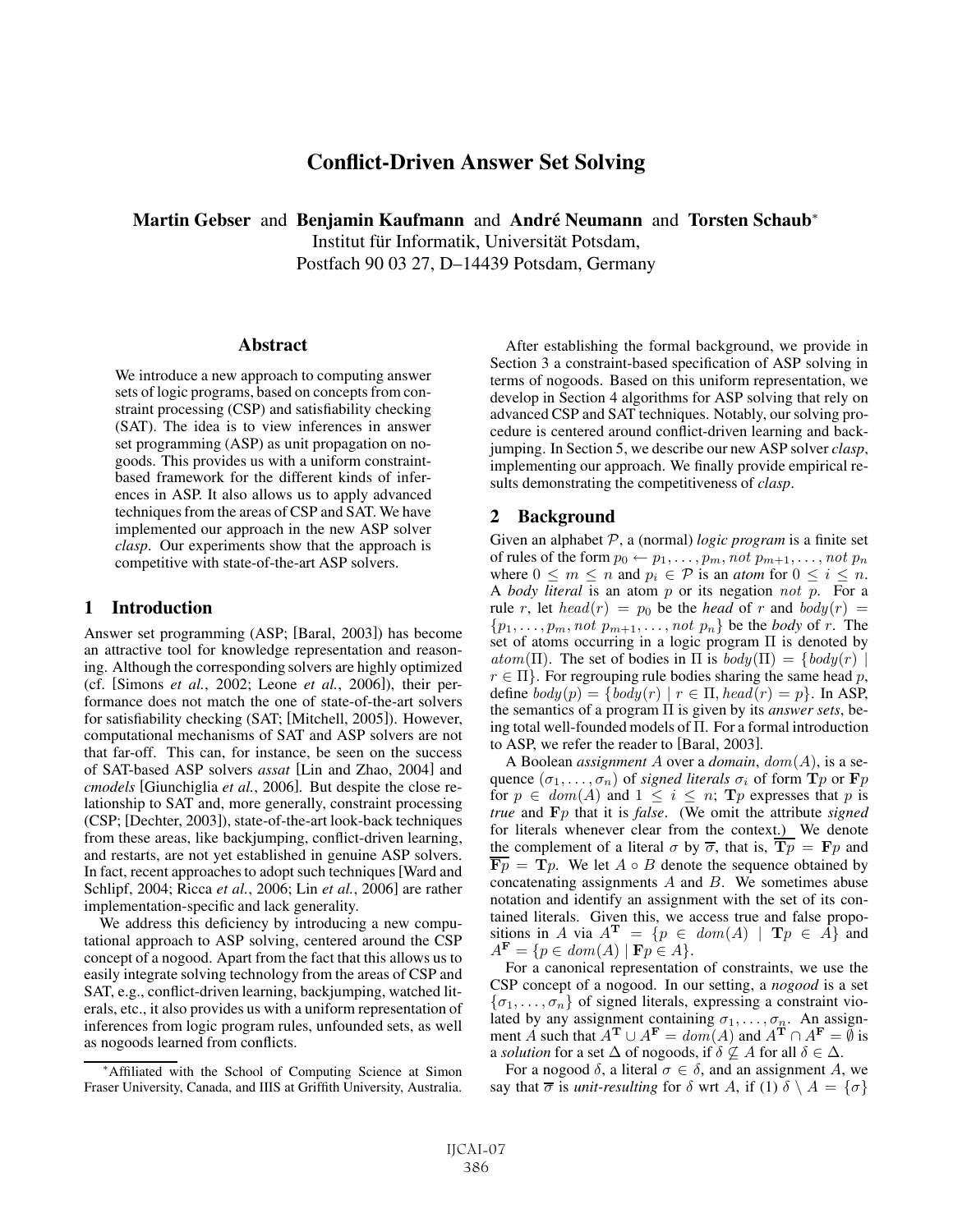and (2)  $\overline{\sigma} \notin A$ . By (1),  $\sigma$  is the single literal from  $\delta$  that is not contained in A. This implies that a violated constraint does not have a unit-resulting literal. Condition (2) makes sure that no duplicates are introduced: If A already contains  $\overline{\sigma}$ , then it is no longer unit-resulting. For instance, literal  $\mathbf{F}q$  is unit-resulting for nogood  $\{F_p, T_q\}$  wrt assignment  $(F_p)$ , but neither wrt  $(\mathbf{F}p, \mathbf{F}q)$  nor wrt  $(\mathbf{F}p, \mathbf{T}q)$ . Note that our notion of a unit-resulting literal is closely related to the *unit clause rule* of DPLL (cf. [Mitchell, 2005]). For a set  $\Delta$  of nogoods and an assignment A, we call *unit propagation* the iterated process of extending A with unit-resulting literals until no further literal is unit-resulting for any nogood in  $\Delta$ .

# 3 Nogoods of Logic Programs

Inferences in ASP rely on atoms and program rules, which can be expressed by using atoms and bodies. For a program  $\Pi$ , we thus fix the domain of assignments A to  $dom(A) = atom(\Pi) \cup body(\Pi)$ . Such a hybrid approach may result in exponentially smaller search spaces[Gebser and Schaub, 2006]; it moreover allows for an adequate representation of nogoods, as we show in the sequel.

Our approach is guided by the idea of Lin and Zhao [2004] and decomposes ASP solving into (local) inferences obtainable from the Clark completion of a program [Clark, 1978] and those obtainable from loop formulas. We begin with nogoods capturing inferences from the Clark completion.

The body of a rule is true if all its body literals are true. Conversely, some of its literals must be false if the body is false. For a body  $\beta = \{p_1, \ldots, p_m, not \ p_{m+1}, \ldots, not \ p_n\},\$ the following nogood captures this:

$$
\delta(\beta) = {\mathbf{F}}\beta, \mathbf{T}p_1, \dots, \mathbf{T}p_m, \mathbf{F}p_{m+1}, \dots, \mathbf{F}p_n
$$

Intuitively,  $\delta(\beta)$  is a constraint enforcing the truth of body  $\beta$ , or the falsity of a contained literal. E.g. for body  $\{x, not\ y\}$ , we obtain  $\delta({x, not y}) = {\mathbf{F}{x, not y}, \mathbf{Tx}, \mathbf{F}{y}}.$ 

Additionally, a body must be false if one of its literals is false. And conversely, all contained literals must be true if the body is true. For  $\beta = \{p_1, \ldots, p_m, not \ p_{m+1}, \ldots, not \ p_n\},\$ this is reflected by the following set of nogoods:

$$
\Delta(\beta) = \{ \{ \mathbf{T}\beta, \mathbf{F}p_1 \}, \dots, \{ \mathbf{T}\beta, \mathbf{F}p_m \}, \\ \{ \mathbf{T}\beta, \mathbf{T}p_{m+1} \}, \dots, \{ \mathbf{T}\beta, \mathbf{T}p_n \} \}
$$

Taking again body  $\{x, not y\}$ , we obtain  $\Delta(\{x, not y\}) =$  $\{\{\mathbf{T}\{x, not y\}, \mathbf{F}x\}, \{\mathbf{T}\{x, not y\}, \mathbf{T}y\}\}.$ 

Nogoods induce a set of clauses, which can be used for investigating the logical contents of the underlying inferences. Given a program Π, we associate a nogood  $\delta$  =  ${\bf T}p_1,\ldots,{\bf T}p_m,\bar{\bf F}p_{m+1},\ldots,{\bf F}p_n$  with the clause  $\gamma(\delta)$  $\{\neg q_1,\ldots,\neg q_m,q_{m+1},\ldots,q_n\}$  where  $q_i = p_i$ , if  $p_i \in$  $atom(\Pi)$ , and  $q_i = p_\beta$ , if  $p_i = \beta \in body(\Pi)$ , for  $1 \leq i \leq n$ ; and define  $\Gamma(\Delta) = {\gamma(\delta) | \delta \in \Delta}$  for a set of nogoods  $\Delta$ . For the bodies of Π, we obtain the following correspondence.

Proposition 3.1 *Let* Π *be a logic program.*

*The set of clauses*

 $\{\gamma(\delta(\beta)) \mid \beta \in \mathit{body}(\Pi)\}\cup \{\gamma \in \Gamma(\Delta(\beta)) \mid \beta \in \mathit{body}(\Pi)\}\$ *is logically equivalent to the propositional theory*

$$
\{p_{\beta} \equiv p_1 \land \cdots \land p_m \land \neg p_{m+1} \land \cdots \land \neg p_n \mid
$$
  

$$
\beta \in body(\Pi), \beta = \{p_1, \ldots, p_m, not \ p_{m+1}, \ldots, not \ p_n\} \}.
$$

This result captures the intuition that a body should be equivalent to the conjunction of its body literals.

We now come to inferences primarily aiming at atoms. An atom p must be true if some body in  $body(p)$  is true. Conversely, all elements of  $body(p)$  must be false if p is false. For  $body(p) = {\beta_1, \ldots, \beta_k}$ , we get the nogoods:

$$
\Delta(p) = \{ \{ \mathbf{F}p, \mathbf{T}\beta_1 \}, \dots, \{ \mathbf{F}p, \mathbf{T}\beta_k \} \}
$$

For example, for an atom x with  $body(x) = \{\{y\}, \{not\} \}$ , we get  $\Delta(x) = {\{\{\mathbf{F}x, \mathbf{T}\{y\}\}, \{\mathbf{F}x, \mathbf{T}\{not\}\}\}.$ 

Finally, an atom p must be false if all elements of  $body(p)$ are false. And conversely, some body in  $body(p)$  must be true if p is true. For  $body(p) = \{\beta_1, \ldots, \beta_k\}$ , this is reflected by the following nogood:

$$
\delta(p) = \{ \mathbf{T}p, \mathbf{F}\beta_1, \dots, \mathbf{F}\beta_k \}
$$

Taking once more atom x with  $body(x) = \{\{y\}, \{not\} \}$ , we obtain  $\delta(x) = {\mathbf{T}x, \mathbf{F}\{y\}, \mathbf{F}\{not\;z\}}$ .

Dually to Proposition 3.1, we have the following for atoms.

Proposition 3.2 *Let* Π *be a logic program. The set of clauses*

$$
\{\gamma \in \Gamma(\Delta(p)) \mid p \in atom(\Pi)\} \cup \{\gamma(\delta(p)) \mid p \in atom(\Pi)\}\
$$

*is logically equivalent to the propositional theory*

{
$$
p \equiv p_{\beta_1} \vee \cdots \vee p_{\beta_k}
$$
 |  
 $p \in atom(\Pi), body(p) = {\beta_1, ..., \beta_k}$  }.

Combining the last propositions yields the following result.

Theorem 3.3 *Let* Π *be a tight logic program and*

$$
\Delta_{\Pi} = \{ \delta(\beta) \mid \beta \in body(\Pi) \} \cup \{ \delta \in \Delta(\beta) \mid \beta \in body(\Pi) \} \cup \{ \delta(p) \mid p \in atom(\Pi) \} \cup \{ \delta \in \Delta(p) \mid p \in atom(\Pi) \}.
$$

*Then,*  $X \subseteq atom(\Pi)$  *is an answer set of*  $\Pi$  *iff*  $X = A^T \cap$  $atom(\Pi)$  *for a (unique) solution A for*  $\Delta_{\Pi}$ *.* 

The nogoods in  $\Delta_{\Pi}$  capture the *supported models* of a program [Apt *et al.*, 1987]. Any answer set is a supported model, but the converse only holds for *tight* programs [Fages, 1994]. The mismatch on non-tight programs is caused by *loops* [Lin and Zhao, 2004], responsible for cyclic support among true atoms. Such cyclic support can be prohibited by *loop formulas*. As shown in [Lee, 2005], the answer sets of a program Π are precisely the models of  $\Pi$  that satisfy the loop formulas of all non-empty subsets of  $atom(\Pi)$ .<sup>1</sup> Observe that the exponential number of loops in the worst case [Lifschitz and Razborov, 2006] makes an enumeration of all loop formulas infeasible. All loop formulas can however be checked in linear time, and propagation within genuine ASP solvers makes sure that they are satisfied by a solution.

For a program  $\Pi$  and some  $U \subseteq atom(\Pi)$ , we define the *external bodies* of U for  $\Pi$ ,  $EB_{\Pi}(U)$ , as

$$
\{body(r) \mid r \in \Pi, head(r) \in U, body(r) \cap U = \emptyset\}.
$$

The (disjunctive) *loop formula* of U for  $\Pi$ ,  $LF_{\Pi}(U)$ , is

$$
\neg(\bigvee_{\beta\in EB_\Pi(U)}(\bigwedge_{p\in\beta^+}p\wedge\bigwedge_{p\in\beta^-}\neg p))\rightarrow\neg(\bigvee_{p\in U}p),
$$

<sup>&</sup>lt;sup>1</sup>Note that a loop formula can be constructed for any set of atoms, even if this set is not a loop in the sense of [Lin and Zhao, 2004].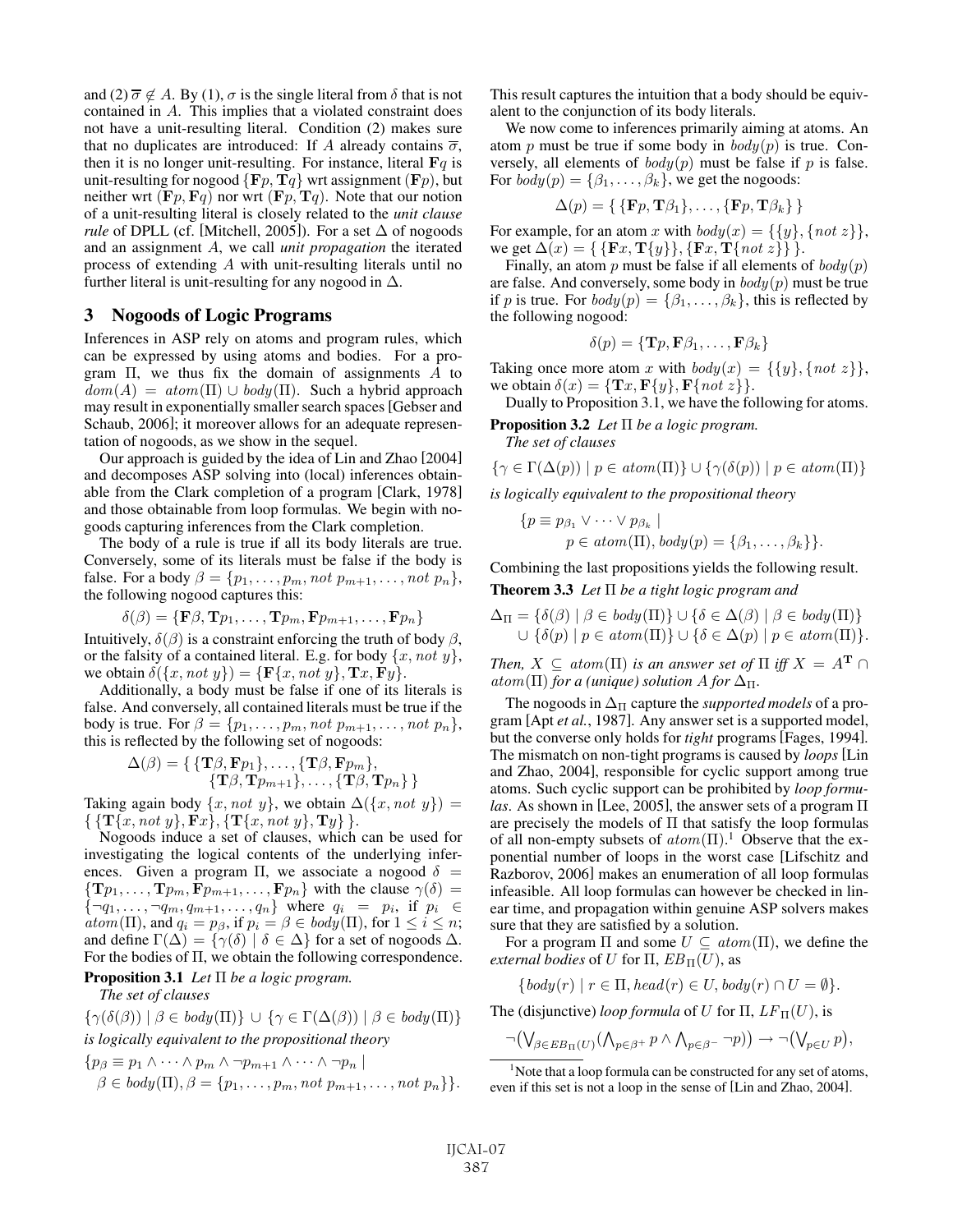where  $\beta^+ = \beta \cap atom(\Pi)$  and  $\beta^- = \{p \mid not \ p \in \beta\}$ . The loop formula of a set  $U$  of atoms enforces all elements of  $U$ to be false, if U is not *externally supported* [Lee, 2005].

To capture the effect of a loop formula induced by a set  $U \subseteq atom(\Pi)$ , we define the *loop nogood* of an atom  $p \in U$ as

$$
\lambda(p, U) = \{ \mathbf{F} \beta_1, \dots, \mathbf{F} \beta_k, \mathbf{T} p \}
$$

where  $EB_\Pi(U) = \{\beta_1, \dots, \beta_k\}$ . Overall, we get the following set of loop nogoods for a program Π:

$$
\Lambda_{\Pi} = \bigcup_{U \subseteq atom(\Pi), U \neq \emptyset} \{ \lambda(p, U) \mid p \in U \}
$$
 (1)

Observe that loop nogoods make direct use of the bodies in  $EB_\Pi(U) = \{\beta_1, \dots, \beta_k\}$ , unlike loop formulas  $LF_\Pi(U)$  relying on the literals in each  $\beta_i$ . Using bodies in loop nogoods is reasonable because unit propagation on completion nogoods makes a body false if it contains a false literal. Notably, the usage of bodies avoids a combinatorial blow-up, faced when expressing these constraints in terms of body literals. In fact, representing  $\lambda(p, U)$  in terms of body literals yields about  $|\beta_1 \times \cdots \times \beta_k|$  nogoods instead of a single one.

Dropping the tightness requirement, we can show that completion and loop nogoods characterize answer sets.

**Theorem 3.4** *Let*  $\Pi$  *be a logic program, let*  $\Delta_{\Pi}$  *and*  $\Lambda_{\Pi}$  *as in Theorem 3.3 and (1).*

*Then,*  $X \subseteq atom(\Pi)$  *is an answer set of*  $\Pi$  *iff*  $X = A^T \cap \Pi$  $atom(\Pi)$  *for a (unique) solution* A *for*  $\Delta_{\Pi} \cup \Lambda_{\Pi}$ .

The nogoods in  $\Delta$ Π ∪  $\Lambda$ Π describe a set of constraints that must principally be checked for computing answer sets. While the size of  $\Delta_{\Pi}$  is linear in  $atom(\Pi) \times body(\Pi)$ , the one of  $\Lambda_{\Pi}$  is exponential. These magnitudes apply to all existing ASP solvers, where  $\Delta_{\Pi}$  is either encoded via dependency graphs (linking atoms and bodies/rules) or given through the Clark completion of Π. Loop nogoods in  $\Lambda_{\Pi}$  are determined only on demand by dedicated algorithms.

### 4 Conflict-Driven ASP Solving

Given the specification of ASP solving in terms of nogoods, we can now make use of advanced techniques from CSP and SAT for developing equally advanced ASP solving procedures. Different from SAT, where every (known) nogood is usually explicated as a clause, our algorithms work on logic programs, inducing several kinds of nogoods. In particular, the exponentially many nogoods resulting from loop formulas are implicitly given by a program, and determined only when used for propagation. The key role of the different kinds of (and partially implicit) constraints, expressed as nogoods, is to identify a reason responsible for deriving a literal by unit propagation. This makes the logical fundament of ASP solving the same as the one of CSP and SAT solving, so that we can directly apply similar reasoning strategies, without the need of a SAT conversion or proprietary designs.

To begin, we give a specification of our **nogood propaga**tion procedure in Algorithm 1. Propagation works on a program  $\Pi$ , a set  $\nabla$  of recorded nogoods, and an assignment A. First, we invoke LOCALPROPAGATION on Π and accumulated nogoods in ∇. This function adds unit-resulting literals to A, derived via nogoods either in  $\Delta_{\Pi}$  or in  $\nabla$ ; that is, a Algorithm 1: NOGOODPROPAGATION

**Input** : A program 
$$
\Pi
$$
, a set  $\nabla$  of nogoods, and an assignment *A*.  
**Output:** An extended assignment and set of no  
goods

**Output**: An extended assignment and set of nogoods.

<sup>1</sup> U ← ∅ *// set of unfounded atoms* <sup>2</sup> loop  $3 \mid A \leftarrow \text{LOCALPROPAGATION}(\Pi, \nabla, A)$ 4 if  $\delta \subseteq A$  for some  $\delta \in \Delta_{\Pi} \cup \nabla$  or TIGHT(II) then 5 | return  $(A, \nabla)$ <sup>6</sup> else 7  $U \leftarrow U \setminus A^{\mathbf{F}}$ 8 if  $U = \emptyset$  then  $U \leftarrow$  UNFOUNDEDSET( $\Pi, A$ ) 9 if  $U = \emptyset$  then return  $(A, \nabla)$ 10 else let  $p \in U$  in 11  $\vert \vert \vert \nabla \leftarrow \nabla \cup \{ \lambda(p, U) \}$ 12 **if**  $\mathbf{T}p \in A$  then return  $(A, \nabla)$ 13 **else**  $A \leftarrow A \circ (\mathbf{F}p)$ 

fixpoint of unit propagation is computed. If LOCALPROPA-GATION yields a violated nogood  $\delta$  (line 4), then A cannot be extended to a solution. Also if  $\Pi$  is tight, all unfounded atoms are already falsified. In both cases, we are done with nogood propagation. Only if Π is non-tight, we check whether an *unfounded set* [van Gelder *et al.*, 1991] (accumulated in U) has to be falsified.

Initially,  $U$  is empty; so in line 8 we determine an unfounded set. Note that, if some non-false atom is unfounded, there always is an unfounded set not containing any false atoms. In Section 5, we describe our implementation of UN-FOUNDEDSET; we here only require that an unfounded set  $U$ of non-false atoms is returned, if it exists. If so, we select in line 10 an atom p from U and add its loop nogood  $\lambda(p, U)$ to  $\nabla$  (line 11).<sup>2</sup> If p is true, then  $\lambda(p, U)$  is violated, and we return A and  $\nabla$  (line 12). Otherwise, **F**<sub>p</sub> is unit-resulting for  $\lambda(p, U)$  wrt A, and we add **F**p to A (line 13). Having falsified a single element of  $U$ , we re-invoke LOCALPROP-AGATION before adding any further loop nogoods. In fact, completion nogoods in  $\Delta_{\Pi}$  might suffice for falsifying the residual atoms in U. For example, consider  $U = \{x, y, z\}$ and rules  $x \leftarrow z$ ,  $y \leftarrow x$ ,  $z \leftarrow y$ : From **F**x, we can derive **F**y and **F**z. But generally, falsifying a single element does not allow for falsifying the whole set  $U$  only via completion nogoods. If we add rule  $y \leftarrow z$  to the above example, then  $\mathbf{F}y$  and  $\mathbf{F}z$  are no longer derivable. This is reflected in line 7, where we remove false atoms from  $U$ . The shrunken set  $U$  is still unfounded, and if it is non-empty, we can immediately determine another loop nogood to falsify the next element of U. Observe that no further unfounded atoms are computed until the ones in  $U$  are expended. With changing set  $U$ , the atom  $p$  (selected in line 10) and the bodies in loop nogood  $\lambda(p, U)$  change in each iteration, aiming at a firmer representation of the respective unfounded set.

All in all, our nogood propagation procedure interleaves unit propagation on completion and accumulated nogoods

<sup>&</sup>lt;sup>2</sup>Given that p is unfounded, we have  $\lambda(p, U) \setminus {\bf T}p$   $\subseteq A$ .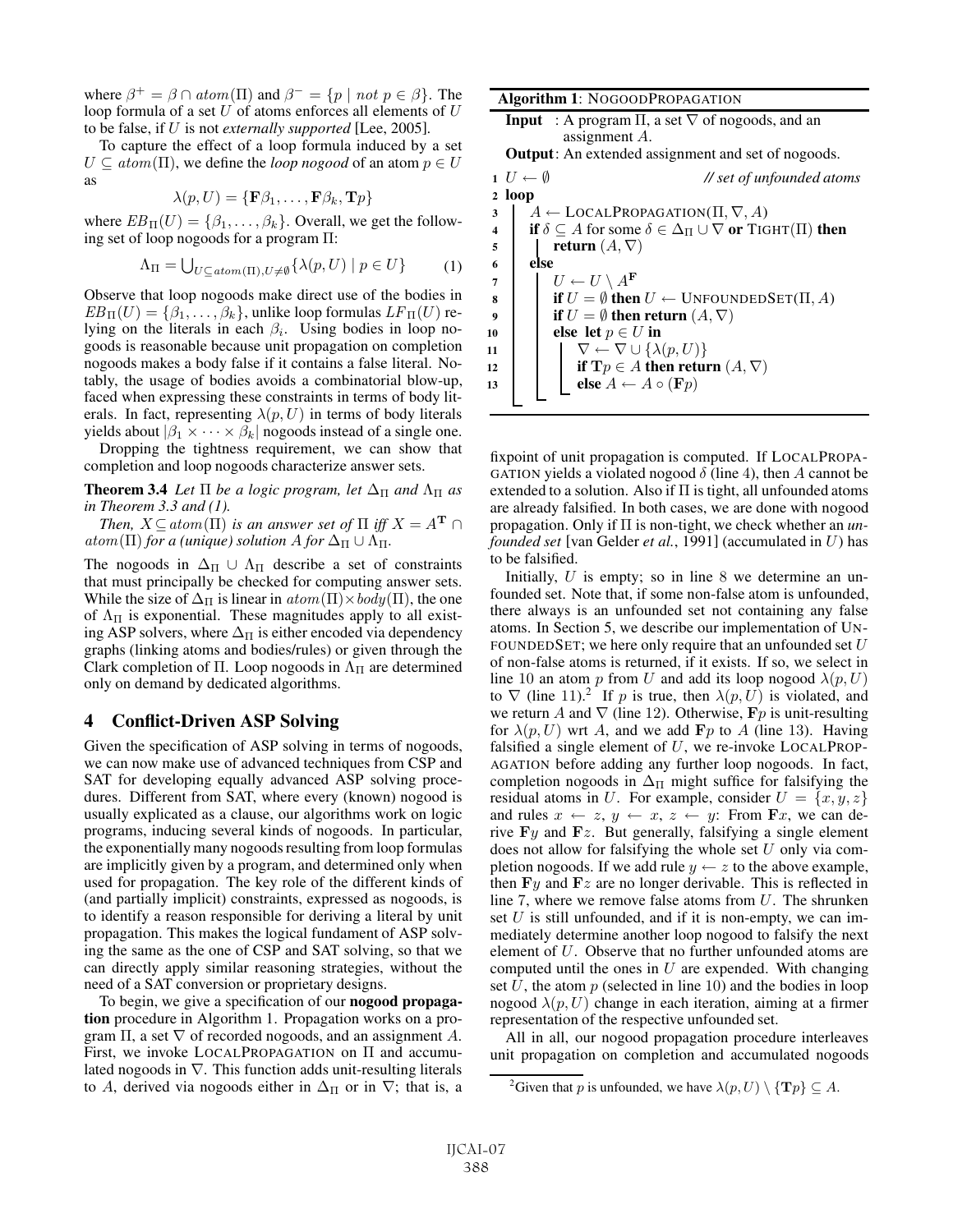#### Algorithm 2: CDNL-ASP

Input : A program Π. Output: An answer set of Π.

 $A \leftarrow \emptyset$  // assignment over atom(Π)  $\cup$  body(Π)<br>2  $\nabla \leftarrow \emptyset$  // set of (dynamic) nogoods  $\nabla \leftarrow \emptyset$  // set of (dynamic) nogoods<br>3  $dl \leftarrow 0$  // decision level dl ← 0 *// decision level* <sup>4</sup> loop  $\mathfrak{s} \mid (A, \nabla) \leftarrow \text{NoGOODPROPAGATION}(\Pi, \nabla, A)$ 6 if  $\varepsilon \subseteq A$  for some  $\varepsilon \in \Delta_{\Pi} \cup \nabla$  then 7 if  $dl = 0$  then return no answer set  $( \delta, \sigma_{\text{UIP}}, k) \leftarrow \text{CONFLICTANALYSIS}(\varepsilon, \Pi, \nabla, A)$  $\overline{\nabla} \leftarrow \nabla \cup {\delta}$  $A \leftarrow A \setminus \{ \sigma \in A \mid k < dl(\sigma) \}$  $dl \leftarrow k$  $A \leftarrow A \circ (\overline{\sigma_{\text{UIP}}})$ **else if**  $A^T \cup A^F = atom(\Pi) \cup body(\Pi)$  then **return**  $A^T \cap atom(\Pi)$ <sup>15</sup> else  $\sigma_d \leftarrow \text{SELECT}(\Pi, \nabla, A)$  $dl \leftarrow dl + 1$  $A \leftarrow A \circ (\sigma_d)$ 

with the recording and propagation of loop nogoods. The latter is only done if the underlying program is non-tight and the falsity of unfounded atoms cannot be determined via other nogoods. Our approach favors local propagation over unfounded set computations. This is motivated by the fact that local propagation does not add any nogoods to ∇, hence, it is more economical than unfounded set falsification. We further discuss the relation between our propagation strategy and other approaches in Section 7.

Conflict-Driven Nogood Learning. Our basic algorithm for deciding whether a program has an answer set is similar to *Conflict-Driven Clause Learning* (CDCL) with *First-UIP* scheme [Mitchell, 2005]. Given a program Π, Algorithm 2 starts from an empty assignment A and an empty set  $\nabla$  of learned nogoods. Via the *decision level* dl, we count *decision literals*, i.e., the literals in A not derived by nogood propagation. The initial value of  $dl$  is 0, it is incremented before a decision literal is added to A. For a literal  $\sigma \in A$ , we access via  $dl(\sigma)$  the decision level of  $\sigma$ , that is, the value dl had when  $\sigma$  was added to A. After encountering a conflict, the decision level is used to guide *backjumping*.

The loop of Algorithm 2 is similar to CDCL, so we here only sketch the principal steps. First, function NOGOOD-PROPAGATION deterministically extends A (and  $\nabla$ ) as described above. If this yields a conflict (line 6), function CON-FLICTANALYSIS (see below) determines a conflict nogood  $\delta$ to be recorded, a *unique implication point* (UIP)  $\sigma_{UIP}$ , and a decision level  $k$  to jump back to. Backjumping and nogood recording work as with CDCL, in particular, a conflict at decision level 0 indicates the non-existence of an answer set. If A is a solution (line 13), the atoms of  $\Pi$  that are true in A form an answer set of  $\Pi$ . Finally, if A is non-conflicting and partial, a decision literal  $\sigma_d$  is selected according to some heuristics (see Section 5 on further details) and added to A. Note that

| <b>Algorithm 3: CONFLICTANALYSIS</b>                                                                                                                   |
|--------------------------------------------------------------------------------------------------------------------------------------------------------|
| <b>Input</b> : A violated nogood $\delta$ , a program $\Pi$ , a set $\nabla$ of                                                                        |
| nogoods, and an assignment A.                                                                                                                          |
| <b>Output:</b> A derived nogood, a UIP, and a decision level.                                                                                          |
| 1 let $\sigma \in \delta$ st $A = B \circ (\sigma) \circ B'$ and $\delta \setminus {\sigma} \subseteq B$                                               |
| 2 while $\{\rho \in \delta \mid dl(\rho) = dl(\sigma)\}\neq \{\sigma\}$ do                                                                             |
| let $\varepsilon \in \Delta_{\Pi} \cup \nabla$ st $\overline{\sigma} \in \varepsilon$ and $\varepsilon \setminus {\overline{\sigma}} \subseteq B$<br>3 |
| 4 $\delta \leftarrow (\delta \setminus \{\sigma\}) \cup (\varepsilon \setminus \{\overline{\sigma}\})$                                                 |
| 5 let $\sigma \in \delta$ st $B = C \circ (\sigma) \circ C'$ and $\delta \setminus {\sigma} \subseteq C$                                               |
| $B \leftarrow C$                                                                                                                                       |
| 7 $k \leftarrow max(\{ dl(\rho)   \rho \in \delta \setminus \{\sigma\} \} \cup \{0\})$                                                                 |
| s return $(\delta, \sigma, k)$                                                                                                                         |

 $\sigma_d$  belongs to the new decision level  $dl + 1$ .

Our conflict analysis procedure determines an *asserting nogood*  $\delta$ . That is, after backjumping,  $\delta$  yields a unit-resulting literal, leading Algorithm 2 into a different part of the search space than traversed before. This is similar to an asserting clause, determined by conflict analysis in CDCL. In deriving  $\delta$ , we follow the First-UIP scheme and stop conflict analysis at the first UIP that is found; no further UIPs are explored.

Though our conflict analysis procedure is similar to its classical CDCL counterpart, we need subtle adjustments. The reason is that unfounded set inference works in a directed way: It only falsifies unfounded atoms, but does not "protect" true atoms from becoming unfounded. For illustration, consider  $\Pi = \{x \leftarrow not \ y; y \leftarrow not \ x; u \leftarrow x; u \leftarrow v; v \leftarrow v\}$  $u, y$  along with assignment  $A = (\mathbf{T}u)$ . Note that  $\mathbf{T}u$  is a decision literal; its decision level is 1. Local propagation on  $\Delta_{\Pi}$ and A yields no inferences (due to  $body(u) = \{\{x\}, \{v\}\}\)$ , and there is no unfounded set. When we extend A by decision literal  $T_y$  at level 2, local propagation sets atom x and body  $\{x\}$  to false (and v to true). But then, the set  $\{u, v\}$ becomes unfounded, which makes us record the loop nogood  $\delta = \lambda(u, \{u, v\}) = {\bf F}\{x\}, {\bf T}u\}.$  Since A contains  ${\bf F}\{x\}$ and  $Tu$ , nogood  $\delta$  is violated. Also,  $\delta$  contains only one literal added to A at decision level 2:  $\mathbf{F}\{x\}$ . Hence,  $\mathbf{F}\{x\}$ is a UIP. In this example, the violated nogood  $\delta$  is immediately asserting. A situation like this cannot occur in classical CDCL, where the initial violated clause always contains more than one literal from the current decision level. The difference to CDCL is caused by the directedness of unfounded set inference in ASP, which is "partial", in the sense that not all logical consequences are derived. In terms of a loop nogood  ${\bf F}\beta_1,\ldots,{\bf F}\beta_k,{\bf T}p$ , unfounded set inference can only derive **F**p, but not **T** $\beta_i$  for a body  $\beta_i$  (1  $\leq i \leq k$ ), at least as long as the loop nogood is not made explicit by recording it. For  $\delta = {\mathbf{F}}{x}$ ,  $\mathbf{T}u$  as above, unfounded set inference would have derived **F**u at decision level 1, if we had selected  $\mathbf{F}\{x\}$  as the decision literal. However, it does not derive  $\mathbf{T}\{x\}$  from assignment  $(\mathbf{T}u)$ , which is inferred by unit propagation once  $\delta$  is available as an explicit constraint. (Undirected unfounded set inference is not yet algorithmically solved. Current algorithms only determine unfounded atoms, but not bodies that must be true according to an (implicit) loop nogood.)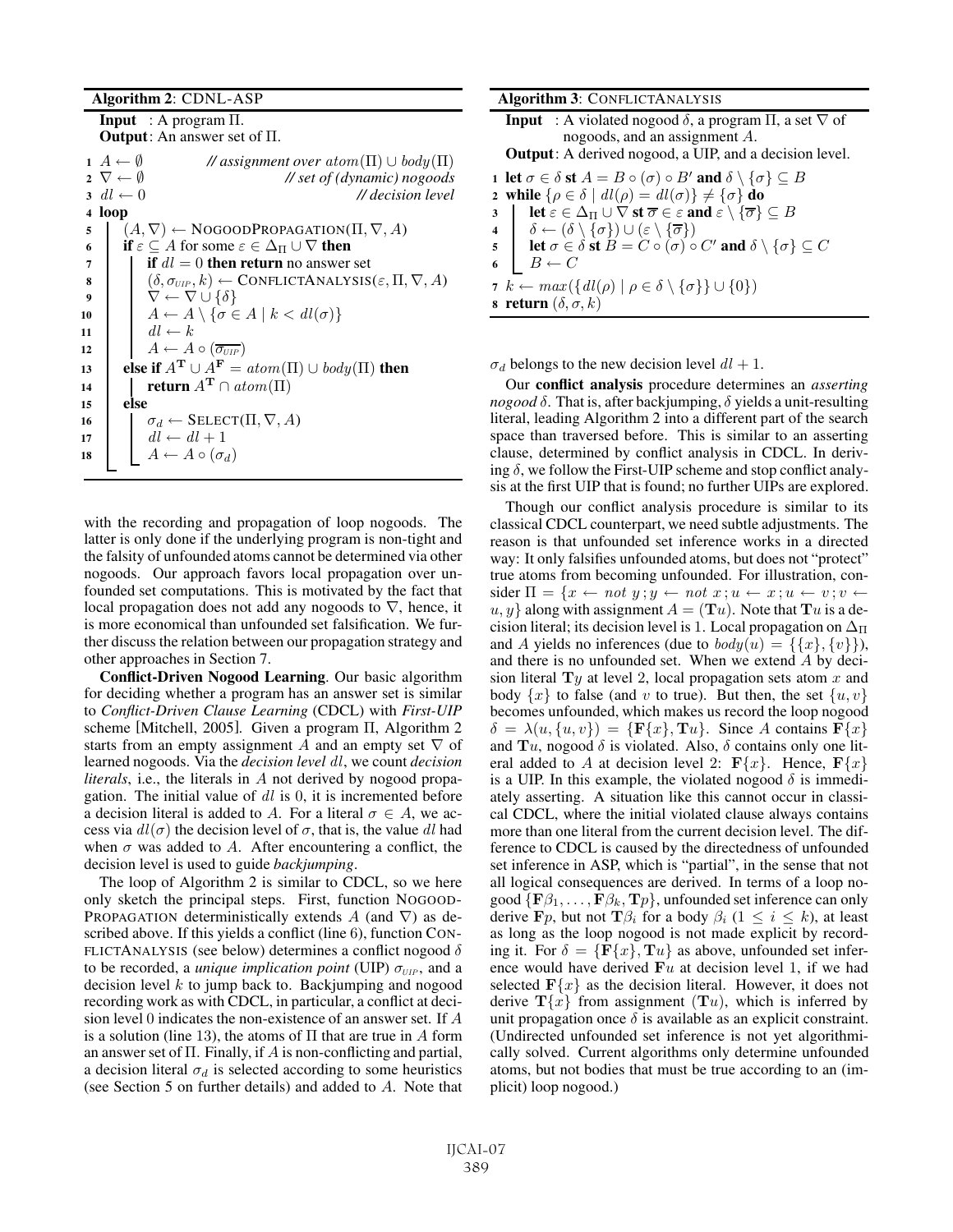Algorithm 3 shows our conflict analysis procedure. It works on an assignment A containing a violated nogood  $\delta$ , either from the program  $\Pi$  and so in  $\Delta_{\Pi}$ , or from the recorded nogoods in  $\nabla$ . In line 1, we determine via  $\sigma$  the literal from  $\delta$ added last to A. As mentioned above,  $\sigma$  might already be a UIP, that is, the single literal in  $\delta$  from the current decision level. If  $\sigma$  is a UIP, we do not enter the while-loop in line 2. Otherwise,  $\delta$  contains at least one literal other than  $\sigma$  from the current decision level. Note that, in this case,  $\sigma$  is not a decision literal. Hence, there is some nogood  $\varepsilon$  in  $\Delta_{\Pi}$  or  $\nabla$ for which  $\sigma$  has been unit-resulting. Such an  $\varepsilon$  is determined in line 3, and in line 4 we resolve  $\delta$  and  $\varepsilon$  into a new nogood  $\delta$ . In line 5, we determine as new  $\sigma$  the literal from the new  $\delta$ added last to A. In each iteration,  $\sigma$  moves closer to the front of A. Hence, we finally derive a nogood  $\delta$  that contains exactly one literal  $\sigma$  from the current decision level; in the worst case, it is the decision literal. In line 7, we determine the decision level to jump back to as the maximum level of any literal in  $\delta$  other than  $\sigma$ . Algorithm CONFLICTANALYSIS is very similar to the First-UIP scheme for CDCL. The difference is that conflict resolution might start from an asserting nogood.

# 5 The *clasp* System

Our new system *clasp* [2006] implements our approach to ASP solving. It combines the high-level modeling capacities of ASP with state-of-the-art techniques from the area of Boolean constraint solving. Unlike existing ASP solvers, *clasp* is originally designed and optimized for conflictdriven ASP solving. Rather than applying a SAT solver to a CNF conversion, *clasp* directly incorporates suitable data structures, particularly fitting backjumping and learning. This includes dedicated treatment of binary and ternary nogoods [Ryan, 2004], and watched literals for unit propagation on "long" nogoods [Moskewicz *et al.*, 2001]. Unlike *smodels<sub>cc</sub>* [Ward and Schlipf, 2004], which builds a material implication graph for keeping track of the multitude of inference rules found in ASP solving, *clasp* uses the more economical approach of SAT solvers: For a derived literal, it only stores a pointer to the responsible constraint in  $\Delta_{\Pi} \cup \nabla$ .

Unfounded set detection within *clasp* combines *smodels*' *source pointer* technique [Simons, 2000] with the unfounded set computation algorithm described in [Anger *et al.*, 2006]. It aims at small and "loop-encompassing", rather than greatest unfounded sets, as determined by *smodels* [Simons *et al.*, 2002] and *dlv* [Leone *et al.*, 2006]. Notably, *clasp* recognizes violated loop nogoods that are immediately asserting (cf. Section 4), so that the same nogood is not recorded twice.

The primary operation mode of *clasp* is conflict-driven nogood learning. Beyond backjumping and learning, *clasp* features a number of related techniques, typically found in CDCL-based SAT solvers. *clasp* incorporates restarts, deletion of recorded conflict and loop nogoods, and decision heuristics favoring literals from conflict nogoods. All these features are configurable via command line options. The default restart and nogood deletion policies are adopted from *MiniSat* [Eén and Sörensson, 2003]; the standard heuristics is an adjustment of *BerkMin* [Goldberg and Novikov, 2002]. Although Algorithm 2 details the search for one answer set, *clasp* also allows for enumerating answer sets. This is accomplished by interleaving backjumping with (systematic) backtracking: After a solution has been found, its decision literals can only be backtracked chronologically; backjumping is restricted for not repeating already enumerated solutions. This strategy avoids the generation of nogoods excluding entire solutions, as done for instance by  $\mathit{smooth}S_{cc}$  and  $\mathit{mchaff}^3$ .

*clasp*'s second major operation mode runs (systematic) backtracking without learning. This is similar to the strategy of standard ASP solvers like *smodels*, using lookahead. Both operation modes are implemented in a uniform framework, which also allows us to evaluate the efficiency of advanced SAT implementation techniques, such as watched literals, in a standard ASP solver.

# 6 Experiments

We conducted experiments on a variety of problem classes. Our comparison considers *clasp* (RC2) in its two major modes: (a) the standard one using backjumping and learning, and (b) the systematic backtracking mode using lookahead but no learning. We refer to these variants as *clasp*<sup>a</sup> and *clasp<sub>b</sub>*. As "traditional" ASP solver, we include *smodels* (2.31). Beyond some variations, *smodels*' strategy is similar to *clasp<sub>b</sub>*. We also incorporate *assat* (2.02) and *cmodels* (2.12), both using *mchaff* (spelt3), and *smodels*<sub>cc</sub> (1.08). Among all compared solvers, *smodels<sub>cc</sub>* is closest to *clasp<sub>a</sub>*. SAT-based solvers *assat* and *cmodels* convert a logic program into CNF and delegate the search for a supported model to *mchaff*. For tight programs, this approach amounts to *clasp* in mode (a). In the non-tight case, *assat* and *cmodels* delay checking loop nogoods until an assignment is total, while all other solvers integrate it into their propagation.

All experiments were run on a 2.2GHz PC on Linux. We report results in seconds, taking the average of 3 runs, each restricted to 900s time and 1GB RAM. A timeout is indicated by "—". All solvers were run with their default settings except for *smodels<sub>cc</sub>*, for which we used option "nolookahead" as recommended by the developers. The instances used in our experiments as well as extended results (e.g. for *dlv* and *nomore++*, being excluded here due to lack of space) are available at [clasp, 2006]. In brief, the instances in Table 1 and 2 are from the areas of bounded model checking (1-5;31-35), DES cryptanalysis (6-10), blocksworld planning (11-12;42-45), Hamiltonian cycles in clumpy graphs (13-20), Hamiltonian paths for the Gryzzles game (21-25), Sokoban (26-30;46-55), and machine code superoptimization (36-41). The instances numbered 1-10 and 31-41 are tight, all others are non-tight.

Table 1 gives results for computing one answer set. On the tight instances 1-10, *clasp*<sup>a</sup> performs comparable to *assat* and *cmodels*. Sometimes it is even slightly faster, showing that the low-level implementation of *clasp* is competitive with stateof-the-art SAT solvers, doing most of the work for *assat* and *cmodels*. Regarding *smodels*, we see that its systematic backtracking approach does not scale very well; the same applies to *clasp* in mode (b). Instances 11 and 12 are tight on their supported models, that is, every supported model is also an

<sup>3</sup> http://www.princeton.edu/∼chaff/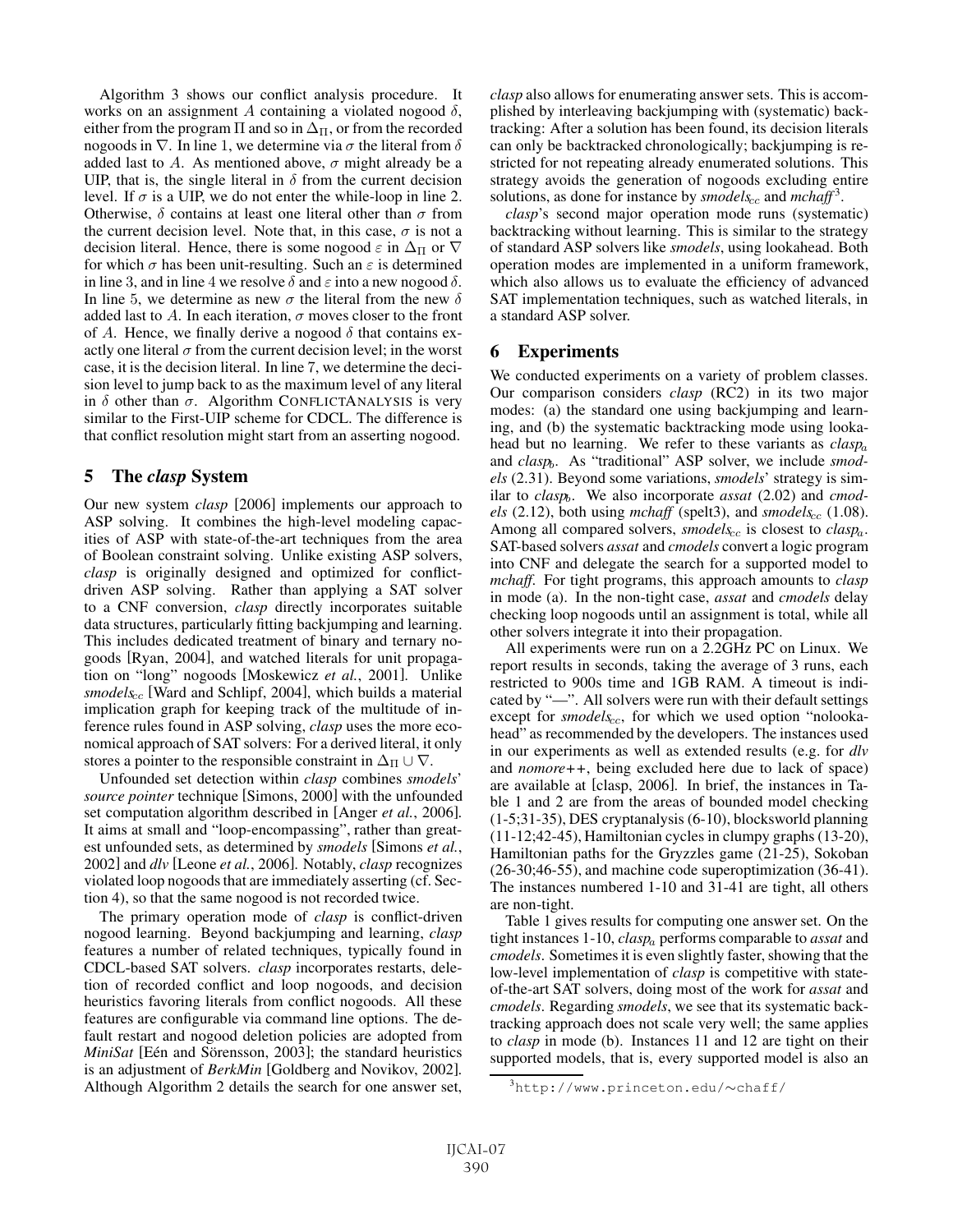| nr benchmark                             | assat          |        | cmodels smodels <sub>cc</sub> claspa |                   |                          | clasp <sub>b</sub> smodels |
|------------------------------------------|----------------|--------|--------------------------------------|-------------------|--------------------------|----------------------------|
| 1 dp. 10.formula1-i-O2-b12               | 0.54           | 11.17  | 9.33                                 | 0.51              |                          | 299.15 228.93              |
| $2$ dp $8$ .fsa- $\overline{D-1}$ -O2-b8 | 0.21           | 0.09   | 0.16                                 | 0.15              | 1.1                      | 0.17                       |
| 3 elevator 4-D-s-O2-b10                  | 0.83           | 1.48   | 16.62                                | 1.15              | 168                      | 78.96                      |
| 4 mmgt 3.fsa-D-i-O2-b10                  | 3.28           | 5.65   | 45.5                                 | $\overline{3.21}$ | 66.85                    | 331.89                     |
| 5 mmgt 4.fsa-D-s-O2-b8                   | 0.49           | 0.98   | 3.37                                 | 0.3               | 343.72                   | 142.24                     |
| $6$ des-r3-p6-t1                         | 1.82           | 1.79   | 1.28                                 | 0.93              |                          | 821.1                      |
| $7$ des-r3-p7-t1                         | $\overline{c}$ | 2.01   | 1.9                                  | 1.04              |                          | $\overline{\phantom{0}}$   |
| 8 des-r3-p8-t1                           | 2.28           | 2.69   | 3.54                                 | 1.26              |                          |                            |
| 9 des- $r3-p9-t1$                        | 2.2            | 2.64   | 1.82                                 | 1.44              |                          | 280.34                     |
| $10$ des-r $3$ -p $10$ -t $1$            | 3.3            | 2.96   | 2.4                                  | 1.62              |                          |                            |
| 11p3 time8                               | 0.91           | 0.99   | 17.43                                | 2.81              | 15.63                    | 30.87                      |
| $12p3$ _time9                            | 1.03           | 1.18   | 23.75                                | 3.2               | 21.38                    | 18.23                      |
| 13 clumpyhc 12 12 08                     | 4.3            | 3.73   | 0.29                                 | $\overline{0.2}$  |                          | 53.69                      |
| 14clumpyhc12_12_10                       | 3.66           | 4.48   | 0.26                                 | 0.22              |                          | 0.74                       |
| 15clumpyhc14_14_08                       | 10.73          | 8.86   | 1.59                                 | 0.25              |                          |                            |
| 16clumpyhc14.14.10                       | 27.08          | 43.18  | 0.95                                 | 0.32              | $\overline{\phantom{0}}$ | $\overline{\phantom{0}}$   |
| 17clumpyhc16.16.08                       | 203.05         | 25.87  | 6.23                                 | 0.46              |                          |                            |
| 18 clumpy hc 16 16 10                    | 23.99          | 18.99  | 1.42                                 | 1.62              |                          |                            |
| 19clumpyhc18 18 08                       |                |        | 3.13                                 | 23.73             |                          |                            |
| 20clumpyhc18.18.10                       |                |        | 1.61                                 | 1.23              |                          |                            |
| 21gryzzles.6                             | 2.16           | 117.69 | 0.23                                 | 0.11              | 23.02                    | 15.46                      |
| 22gryzzles.32                            | 2.85           | 3.63   | 0.25                                 | 0.14              | 106.24                   | 11.09                      |
| 23gryzzles.36                            | 145.74         | 19.31  | 0.72                                 | 0.55              |                          |                            |
| 24gryzzles.41                            | 3.57           | 2.23   | 0.18                                 | $\overline{0.11}$ | 10.05                    | 25.75                      |
| 25gryzzles.47                            | 7.76           | 46.87  | 1.23                                 | 0.33              |                          |                            |
| 26yorick.51.n11.len11                    | 36.53          | 104.98 | 36.26                                | 6.17              | 107.02                   | 211.44                     |
| 27 voshio. 11. n15. len 15               |                | 330.93 | 64.1                                 | 13.34             |                          |                            |
| 28 yoshio.16.n13.len13                   | 84.57          | 111.11 | 52.74                                | 8.04              | 126.18                   | 303.94                     |
| 29 voshio.33.n12.len12                   | 15.4           | 16     | 9.32                                 | 9.06              |                          |                            |
| 30 voshio.50.n10.len10                   | 22.21          | 13.57  | 14.78                                | 1.05              | 2.69                     | 94.52                      |

Table 1: Experiments computing *one* answer set.

answer set. As unfounded set checks produce unnecessary overhead here, *assat* and *cmodels* are a bit faster than *clasp*a. Looking at the Hamiltonian problems in 13-25, we see that *smodels*cc and *clasp*<sup>a</sup> scale best. They outperform *assat* and *cmodels* by some orders of magnitude; on two clumpy graphs, *assat* and *cmodels* even time out (viz. 19 and 20). Both *smodels* and *clasp<sub>b</sub>* are ineffective on Hamiltonian problems and time out on most of the instances. On Sokoban problems in 26-30, *clasp*<sup>a</sup> outperforms the other solvers. Only *cmodels* and *smodels*<sub>cc</sub> never time out, but they are much slower.

Table 2 shows results for computing all answer sets, or for determining that no answer sets exist (0 #sol). Given that *assat* cannot enumerate answer sets, we only include it on unsatisfiable programs. On satisfiable instances 31-35, we see that *clasp*<sup>a</sup> is relatively fast enumerating all answer sets. The superoptimization instances in 36-41 are easily determined unsatisfiable by *assat*, *cmodels*, and *clasp*a. Both *smodels* and *clasp<sub>b</sub>* show a clear exponential behavior and finally time out. Surprisingly, *smodels<sub>cc</sub>* scales worst, that is, several orders of magnitude behind other learning solvers and timing out even before non-learning ones. We conjecture that this is because *smodels<sub>cc</sub>* does, differently from other learning solvers, not include rule bodies in conflict nogoods. Looking at the satisfiable instances among 42-55, we see that *clasp*<sup>a</sup> is faster enumerating all answer sets than any other solver we tested. Unsatisfiable blocksworld problems 42 and 45 are most effectively solved by *assat* and *cmodels*. (Note that instances 42-45 are tight on their supported models.) Like with computing one answer set on (satisfiable) Sokoban problems in 26-30, *clasp*<sup>a</sup> is fastest on both satisfiable and unsatisfiable problems in 46-55.

| nr benchmark                | #sol           | assat  |        | $cmodes$ smodels $_{cc}$ | $clasp_a$ | claspb                   | smodels |
|-----------------------------|----------------|--------|--------|--------------------------|-----------|--------------------------|---------|
| 31dp.10.formula1-i-O2-b12   | 12600          | n/a    | 22.38  | 179.74                   | 76.21     |                          |         |
| 32dp 8.fsa-D-i-O2-b8        | 40320          | n/a    | 39.8   | 78                       | 13.06     | 40.12                    | 16.53   |
| 33 elevator 4-D-s-O2-b10    | 6240           | n/a    | 14.32  | 40.48                    | 6.53      | 171.42                   | 97.58   |
| 34mmgt 3.fsa-D-i-O2-b10     | 288            | n/a    | 97.26  | 199.43                   | 28.1      | 98.77                    | 395.99  |
| 35mmgt 4.fsa-D-s-O2-b8      | 1344           | n/a    | 28.67  | 62.15                    | 12.56     | 417.76                   | 248     |
| 36test12                    | $\mathbf{0}$   | 0.09   | 0.09   | 0.57                     | 0.08      | 2.01                     | 0.9     |
| 37test14                    | $\Omega$       | 0.12   | 0.1    | 10.96                    | 0.1       | 10.8                     | 4.21    |
| 38test16                    | $\overline{0}$ | 0.16   | 0.12   | 200.4                    | 0.14      | 53.56                    | 18.56   |
| 39test18                    | $\overline{0}$ | 0.19   | 0.15   |                          | 0.18      | 260.38                   | 86.57   |
| $40$ test $20$              | $\theta$       | 0.23   | 0.18   | $\overline{\phantom{0}}$ | 0.23      |                          | 407.35  |
| $41$ test $22$              | $\Omega$       | 0.29   | 0.21   |                          | 0.27      |                          |         |
| $42p3$ time7                | $\overline{0}$ | 0.75   | 0.92   | 12.23                    | 2.29      | 10.61                    | 14.06   |
| $43p3$ time $8$             | 28             | n/a    | 16.54  | 18.43                    | 2.93      | 25.15                    | 53.38   |
| 44p3 time9                  | 3374           | n/a    |        | 56.69                    | 14.75     | 163.68                   | 417.61  |
| 45p4 time5                  | $\Omega$       | 1.74   | 1.62   | 4.41                     | 8.03      | 8.46                     | 4.1     |
| 46yorick.51.n11.len10       | $\theta$       | 22.81  | 27.08  | 11.48                    | 2.08      | 410.46                   | 836.24  |
| 47 yorick. 51. n 11. len 11 | 512            | n/a    |        | $\overline{41.01}$       | 11.12     |                          |         |
| 48 yoshio.11.n15.len14      | $\Omega$       | 185.47 | 162.14 | 38.18                    | 12.11     | $\overline{\phantom{0}}$ |         |
| 49 voshio. 11. n15. len 15  | 512            | n/a    |        | 87.95                    | 19.57     | $\overline{\phantom{0}}$ |         |
| 50 yoshio.16.n13.len12      | $\theta$       | 57.94  | 38.18  | 30.04                    | 3.82      |                          | 882.44  |
| 51 yoshio.16.n13.len13      | 32             | n/a    |        | 50.81                    | 8.51      |                          |         |
| 52 yoshio.33.n12.len11      | $\Omega$       | 16.21  | 23.69  | 33.43                    | 8.81      | 860.09                   | 688.21  |
| 53 yoshio.33.n12.len12      | 114176         | n/a    |        |                          | 622.93    |                          |         |
| 54 yoshio. 50. n10. len9    | $\Omega$       | 33.98  | 23.25  | 8.66                     | 2.13      | 42.38                    | 27.99   |
| 55 yoshio.50.n10.len10      | 384            | n/a    |        | 17.29                    | 4.82      | 172.11                   | 94.57   |

Table 2: Experiments computing *all* answer sets.

Overall, we notice a huge gap between learning and nonlearning solvers: The latter frequently time out, while the best among the former solve the same instances within seconds (cf. Table 1). The short run-times of learning solvers do sometimes not permit a reliable comparison between them. We however see a clear distinction between different concepts: Problems that are intractable for systematic backtracking methods are often easily dealt with using backjumping and learning. Note that all our benchmarks are structured to some extent. This is useful for learning solvers, as structure can be explicated via learned constraints. The picture might be different on unstructured random problems as, e.g., reported in the SAT literature.

# 7 Discussion

We have provided a uniform approach to ASP solving, allowing for a transparent technology transfer from CSP and SAT. The idea is to view ASP inferences as unit propagation on nogoods, reflecting constraints from program rules, unfounded sets, and conflicts. We have seen that SAT translations are unnecessary for applying techniques found in SAT solvers.

In contrast to SAT, ASP induces further implicit constraints given by loop nogoods. Though inherently present, these nogoods need only be explicated when used for propagation and conflict analysis. Thus, sophisticated unfounded set checks still work on the logical fundament of CSP and SAT. Based on this perception, we have provided a conflict-driven algorithm for ASP solving, using state-of-the-art SAT solving techniques. Notably, our approach favors local propagation on explicit nogoods over unfounded set checks, which explicate inherent loop nogoods that give rise to unit propagation. In fact, many of the combinatorially constructable loop nogoods might be redundant, that is, entailed by completion and other loop nogoods. (For tight programs, the loop nogoods of all non-singletons are redundant.) In this respect, our ap